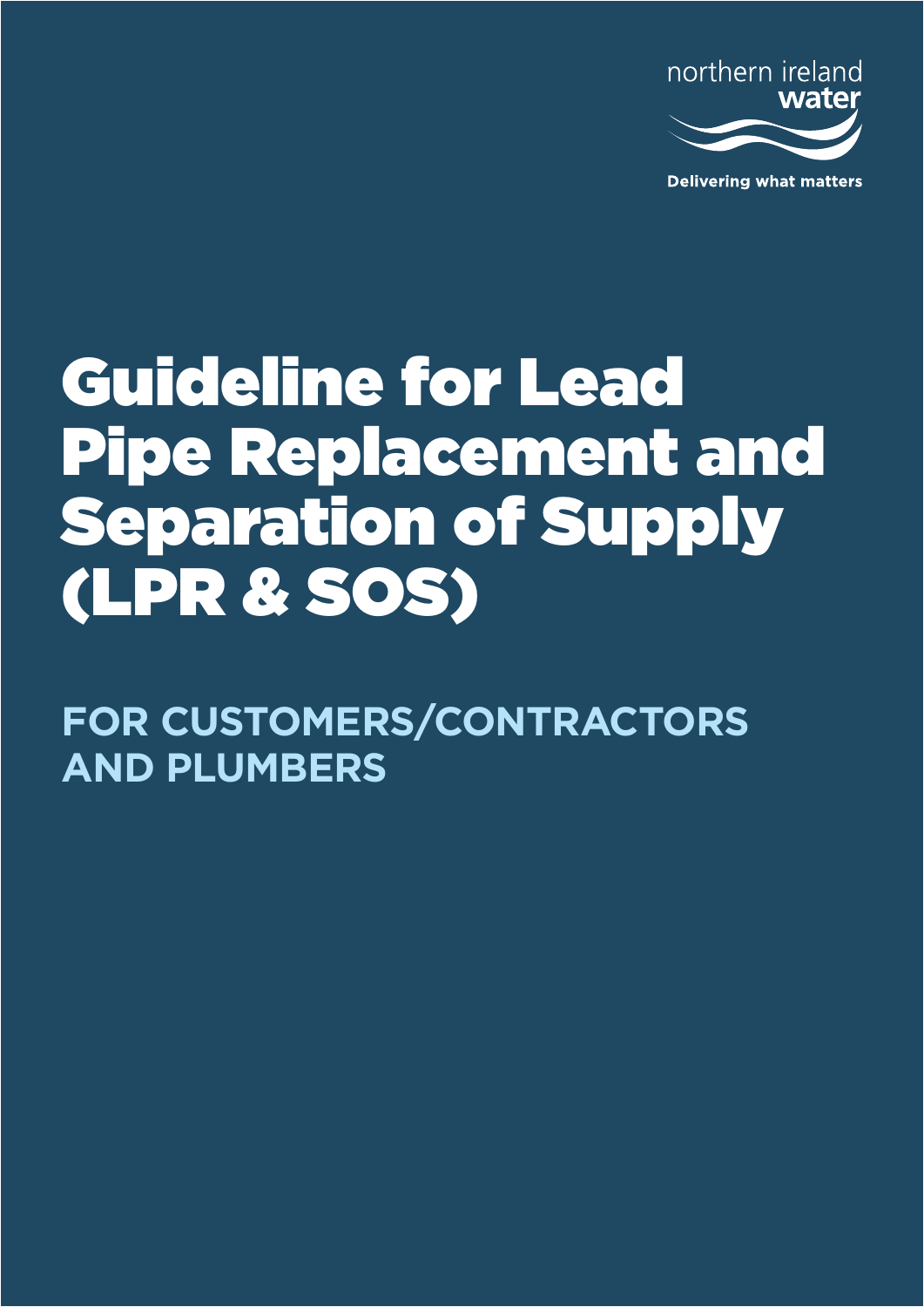Lead pipework in your property is likely to result in lead levels in your drinking water, which are above the limits set out in drinking water regulations, and may be harmful to health.

This is a guideline to help you if you are thinking of or in the process of completing an application for LPR or SOS.

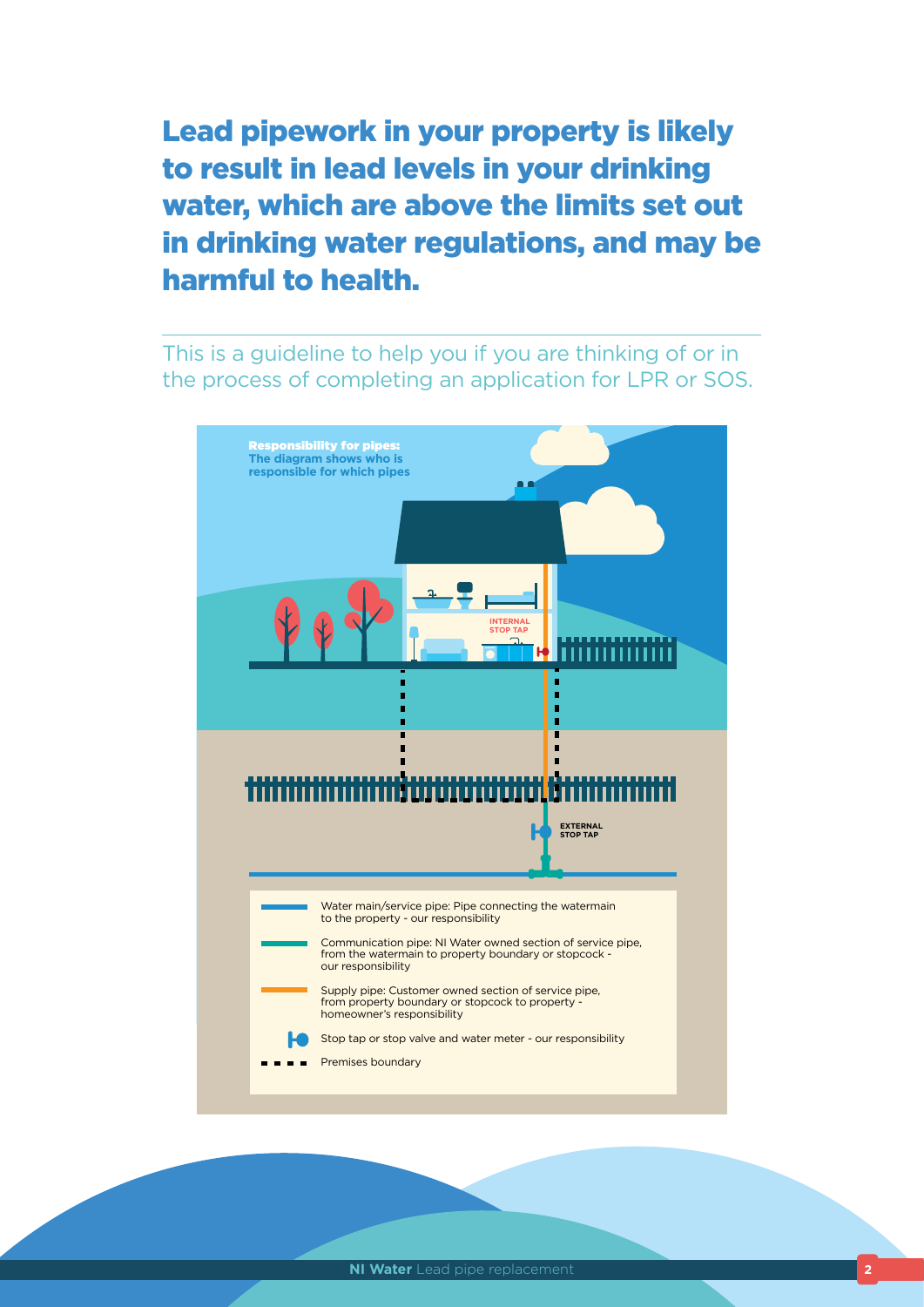Excavation on footpath, showing the new pipework and new stop valve fitted to a depth of 750mm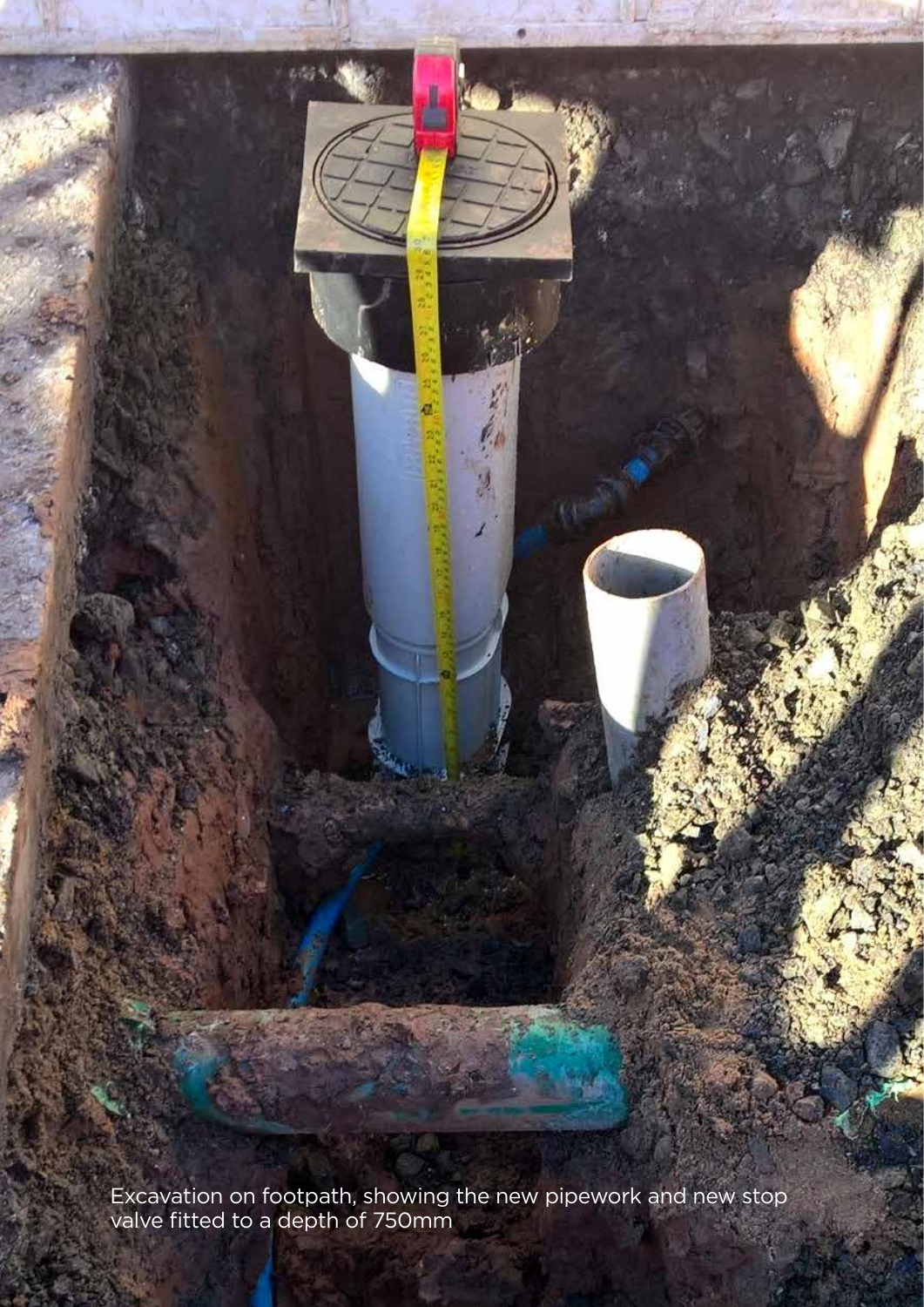## Lead Pipe Replacement

**Please call us before you start work** and we will make an appointment to call with you to give you advice on what is required from you when replacing your old lead pipe in your property.

### **Lead Samples**

A lead sample can be taken first in your property to test for the lead content in the supply to your property. This can be arranged by giving us a call to set up an appointment at your property. We will inform you if it is over 10 micrograms per litre.

### **Properties**

Properties built on and before 1970 may have a water supply made from Lead pipe. You may be able to check this by looking at your old pipe below your stopcock under your sink usually and by giving it a scrape it may appear to shine on the surface if it is lead.

### **Pipe Location**

The pipe must be brought out in line with the old stopcock box on the footpath (in some cases carriageway or grass verge) as close as possible on a like-for-like basis.

Sometimes this is not possible because of large trees, roots and bushes. We will advise you on this.

It will be NI Water's decision if we decide to make your connection to another water main which is located closer to your property. For example: if you live in an end-of-terrace house with a carriageway or footpath that runs adjacent to the side of your property. We may make a connection onto that main and advise you where to seal off on the party pipe; we will then decide to disconnect the old supply if it is a single service pipe or to keep it live for any existing customers sharing the same pipework.

In some cases your supply may cross over the next door neighbours property to the stopcock on the footpath.

If you excavate a track and lay a pipe which is more than one metre from the old stopcock box before contacting us you may be asked to move your pipe closer to the original stopcock box. This could result in the extra cost for you to dig another track in the correct location.

Contact us to give you advice before you start digging on the correct location to bring out your new pipe.

In some cases you may be on a shared supply with your neighbours to the left and or right of your property. A party pipe (Common Pipe) may exist which may run through inside your property towards your neighbours on either side and also through your front garden or outside area. This will also branch off to your property and serve other customers. This will also need to be replaced to the furthest point on both sides of your garden/outside area so that all possible lead pipe is removed completely from your property. This will be a benefit to you as you are still responsible for the old lead pipe that may supply water to either side of your house. If the old lead pipe wasn't replaced it could then leak; we could then serve an emergency notice to you to make the repair as it is still a live pipe in your property, even though you have a new supply laid to your house.

Contact us when you have the new pipe out to the building line/boundary of your property.

### **Seal off Old Pipes**

Old unused pipes should be sealed off properly. For example: if you are at the end of a shared supply, it should be sealed off on the outside of the property as above and not left inside turned off at the old stopcock. This is important to stop future water quality issues due to the stagnant water left in the old pipework as mentioned above to prevent leaks.

### **Tracings**

We may need access to your property to assist in the tracing of your water supply. We may have to connect onto your internal stopcock which is normally located under the kitchen sink area if you have no external outside tap.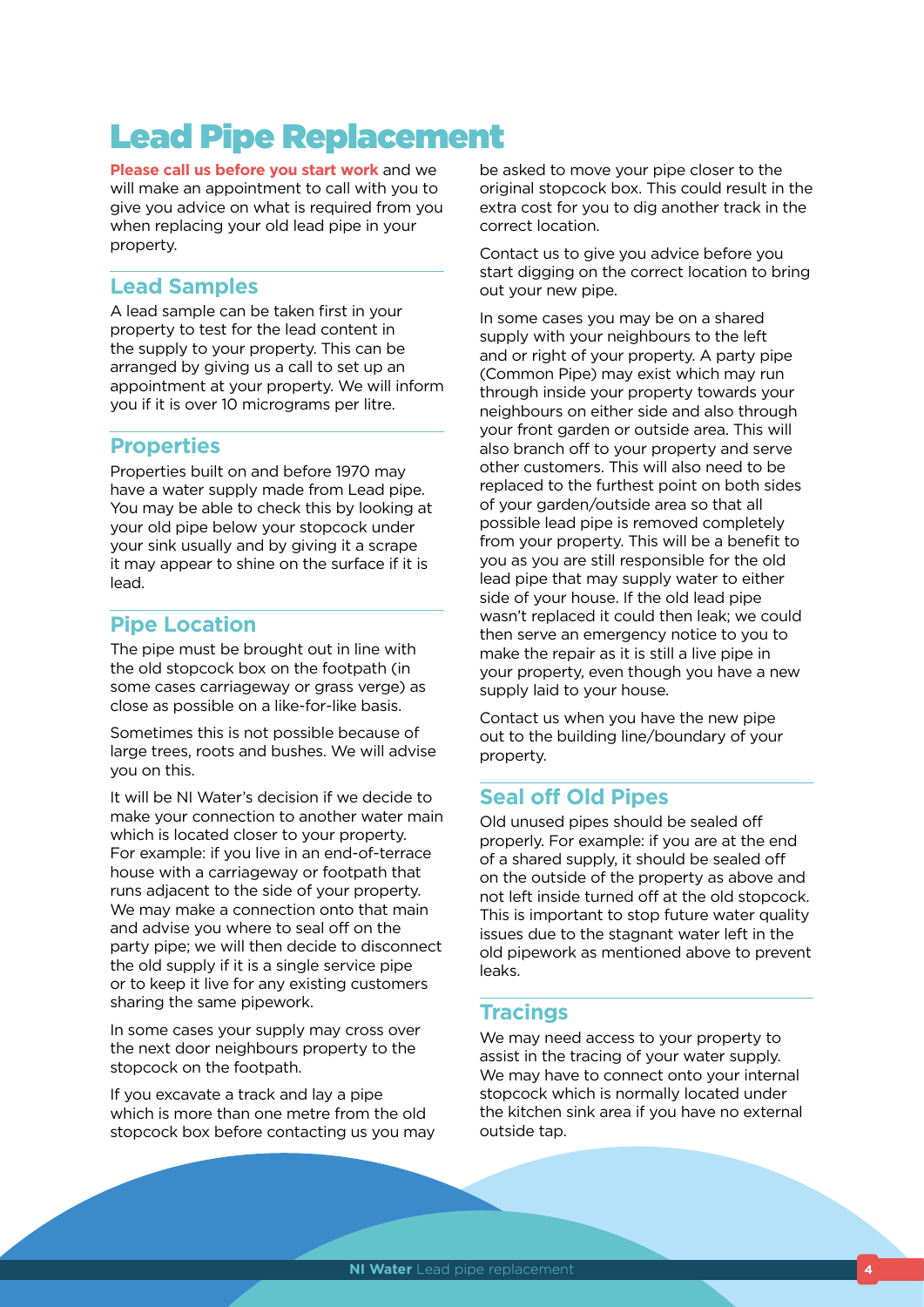### **Depth**

The new pipework must be laid to a depth of 750mm and no more than 1,350mm from your property to the boundary line (garden wall/fence line/hedge line). The pipe should be laid in a bed of quarry dust or pee gravel. The pipework entering the building should be passed through a duct and sealed at both ends and insulated. We have to inspect this when the ground is open.



### **Undermine**

When digging out the track for your new water supply, undermine your garden wall/ fence line or hedge. This can be done from inside your own property. This means digging and undermining the foundations of your wall fence or hedge because this ground still belongs to the property owner. This is to assist our contractors who do all the excavating on the public footpath and carriageway.

### **Shared Supplies**

Some customers will be on a shared supply with the properties to the left and or right of their property. We have to ascertain if you are and how many other properties share the same service pipe. We will complete an investigation to prove supplies on-site.

### **Master Stopcocks**

We may replace a master service/shared supply if we think it will be a benefit to NI Water economically and future-proof customers to the left and or right hand side of your residence if they decide at a later date to update their water supply.

We may take a branch off the supply and connect a new box to their existing supply.

### **Site Survey**

We will complete a final survey when you contact us to say that your new pipe is laid out to the building line/boundary.

We will trace the water main and check for other customers who may be shared on the same supply. We will mark up on the footpath and carriageway and advise you on where to seal off the old supply if shared.

We will finally draw a sketch with all details to hand over to our contractors/in-house team to complete the work.

### **Rehabilitation Work**

In some locations, some rehabilitation work has already been completed over the last number of years and in some cases a connection is only required from the new pipe to the newly laid stopcock box. We will complete this connection for you because the connection has been renewed from the water main to the boundary already. In some cases, when rehabilitation work has been completed, the contractors will replace services like-for-like in a street for example and may have only replaced the shared supply. We will investigate and check how many other properties are on the same supply and decide if a new service pipe is required or we may take a branch off the supply and fit a new box for your property. We will advise you on this when we are on-site.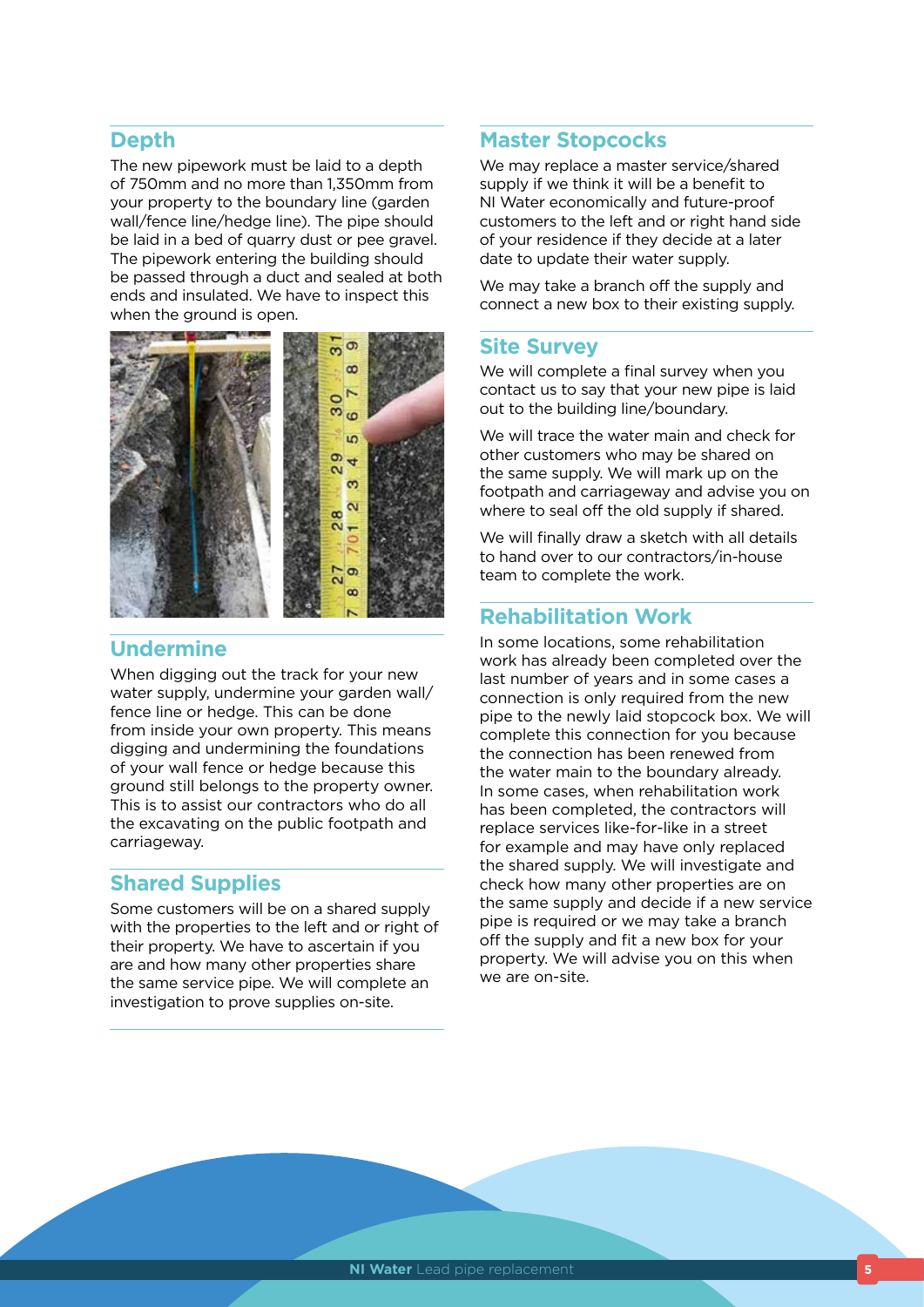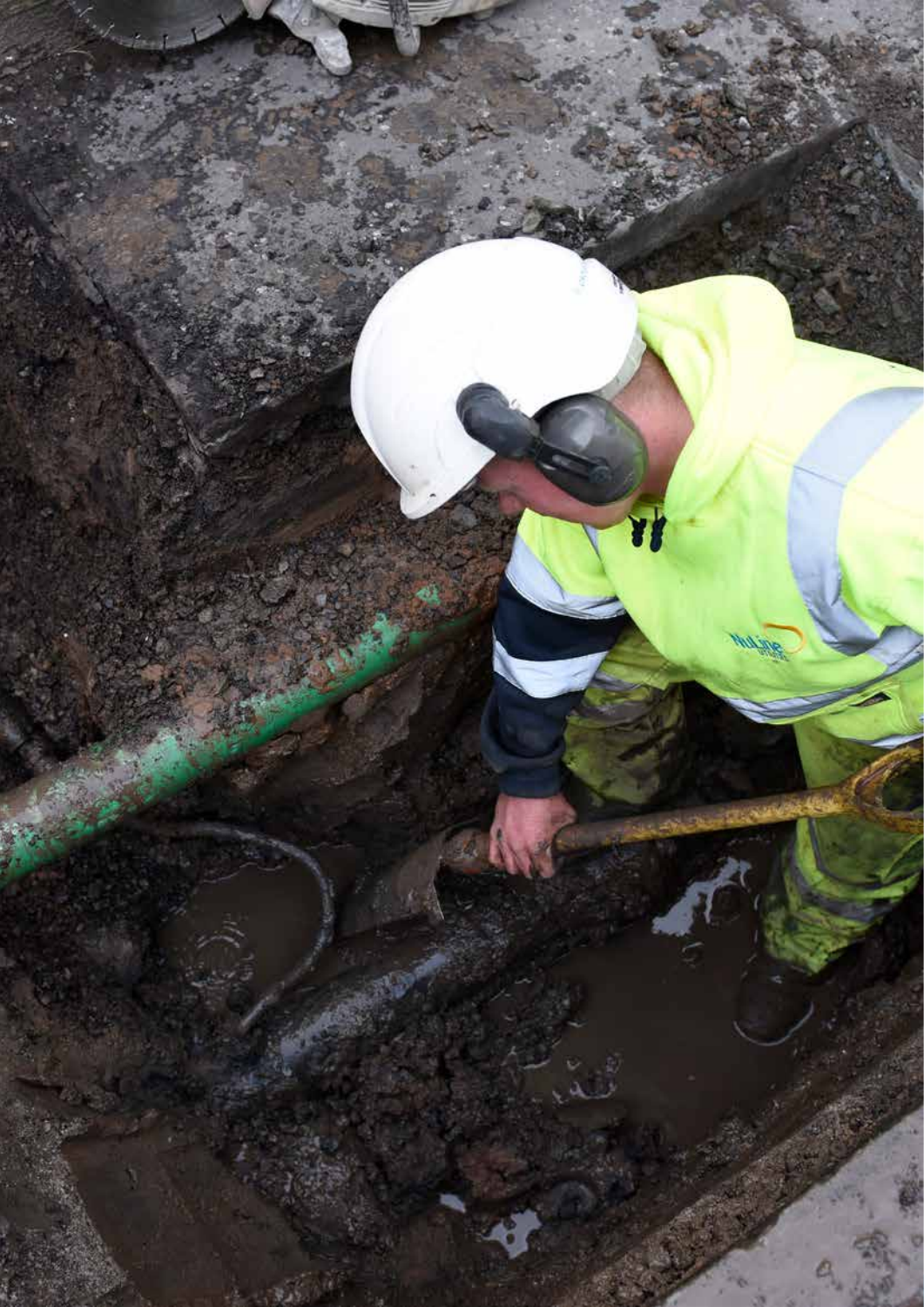### **Department for Infrastructure**

DfI Roads are responsible for the footways and carriageways in Northern Ireland. **DO NOT** dig anywhere on the footpath or carriageway.



You may be fined which could lead to a court appearance and a conviction.

Excavating on the footpath/carriageway could cause an accident if someone was to trip or fall into an excavation made by you. Anyone working on the footpath or carriageway requires a licence and you need to be a registered contractor.

### **Contractors**

Our contractors are all approved to carry out work on the public footpaths and roads and hold a street work license under the Street Works Order 1995.

Our contractors will complete a temporary reinstatement of the work done outside your property and this will be followed up with a final reinstatement which will involve the replacement of the same type of the original surface material back to its previous condition before work was carried out.

### **Other Utility Companies**

We would advise you not to use any other utility company to lay your pipe into the same track along the side of their pipe as it may be laid in the wrong location and may not be deep enough for frost protection. We will advise you where to lay your pipe.

### **Oil Line to Your Property**

Please do not lay your new pipework close to your oil/fuel line of your property. Always keep your water supply pipe well away in case of a possible leak, which could contaminate your drinking water.

### **Plumbers/Contractors**

All internal plumbing work should be carried out by a qualified plumber.

WaterSafe is the national Register for Approved Contractors Schemes for plumbing businesses in the UK. You can find your nearest approved plumber using the NI Water Website or using this link**[www.watersafe.org.uk](https://www.watersafe.org.uk/)**

### **Electrical Safety**

If your electricity is earthed to your water pipe, you will need to find another method to earth your electricity to ensure electrical safety in your property. Ask an approved electrical contractor before you complete the work.

### **Costs**

We recommend that you get several estimates for internal and external work required on your property. Prices may vary due to the distance of your property to the building line/boundary and the type of surface in your property.

### **Time Period**

The LPR/SOS process can take up to fifty-six days to complete the work when we have completed the final inspection.

Northern Ireland Water PO Box 1026 Belfast BT1 9DJ

Phone Waterline: 03457 440088 Text Relay Service: 03457 440088 Fax: 028 9016 8002 Email: waterline@niwater.com Website: **www.niwater.com**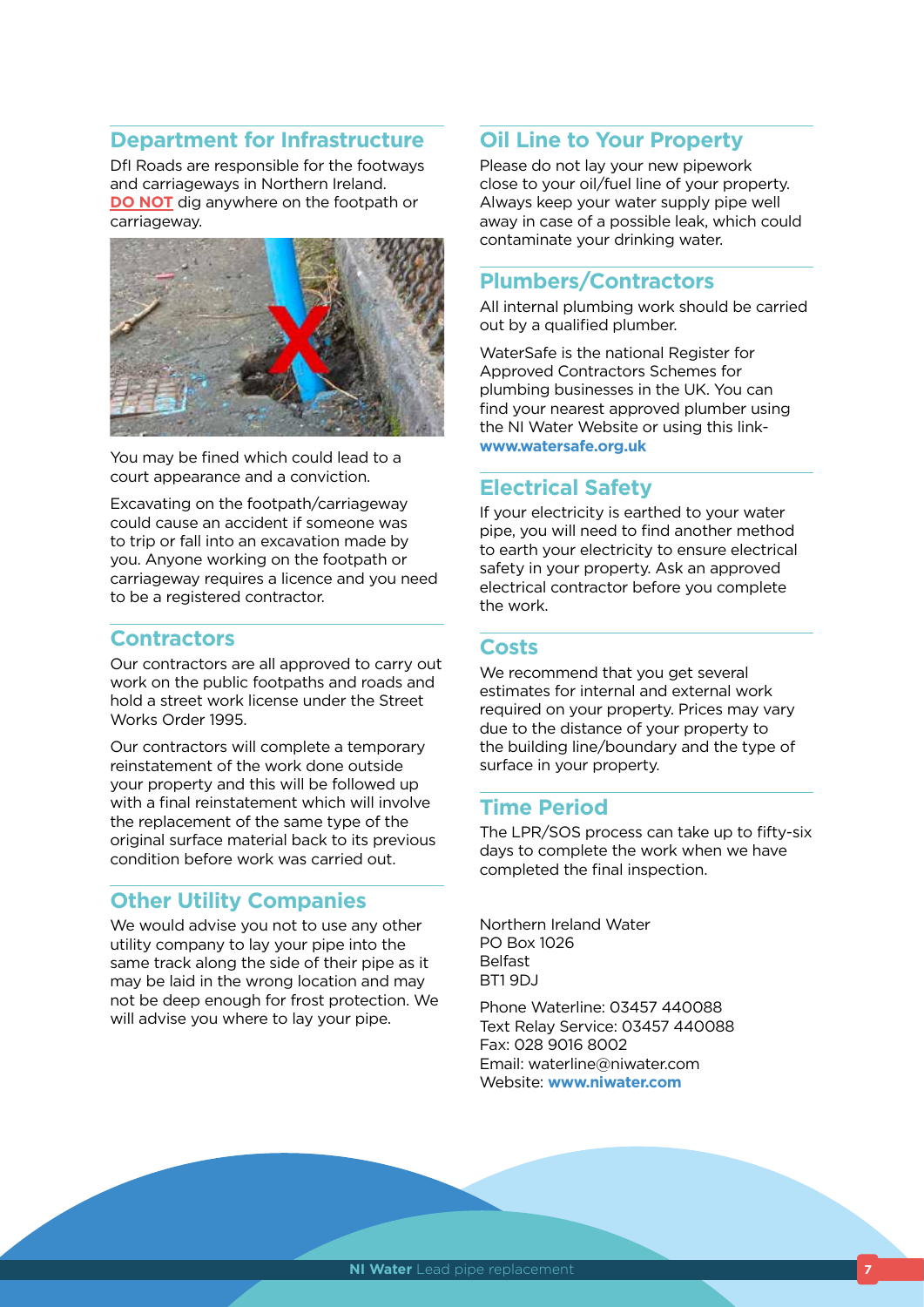### Lead Pipe Replacement/Separation of Supply Process.

- A lead sample can be taken first before you start the process to allow you to check the lead content in your supply.
- Make an application for LPR/SOS online by downloading an application or give us a call on our waterline number and we will post an application to you.
- On receiving your application, we will make a first call on-site to help you with the process and advise you on what you need to do.
- Customer to get quotes from plumbers/ contractors for work inside their property.
- When the pipe is laid out to the boundary of your property call us back to make an inspection to check for pipe depth, location of pipe and that the hedge/wall/ fence is undermined. We will check if any further work is required before we give approval of the work on-site. We will not proceed until all conditions have been completed.
- Final inspection of the work will be completed. We will then proceed when everything is in place. We will then trace the water main, mark up and check and prove other customers who may be on a shared supply. A sketch will be completed and approved. Following this it will be sent over to our contractors who will then schedule the work to be completed.
- Our contractors will complete the work on the scheduled date and complete a temporary reinstatement on the footpath or carriageway and come back at a later date to complete final reinstatements to footpath/grass areas/carriageway to the orginal state before work was started.

### **Application Form References**

- Lead Pipe Replacement: **WC-A079-LPR**
- Separation of Supply: **WC-A079-SOS**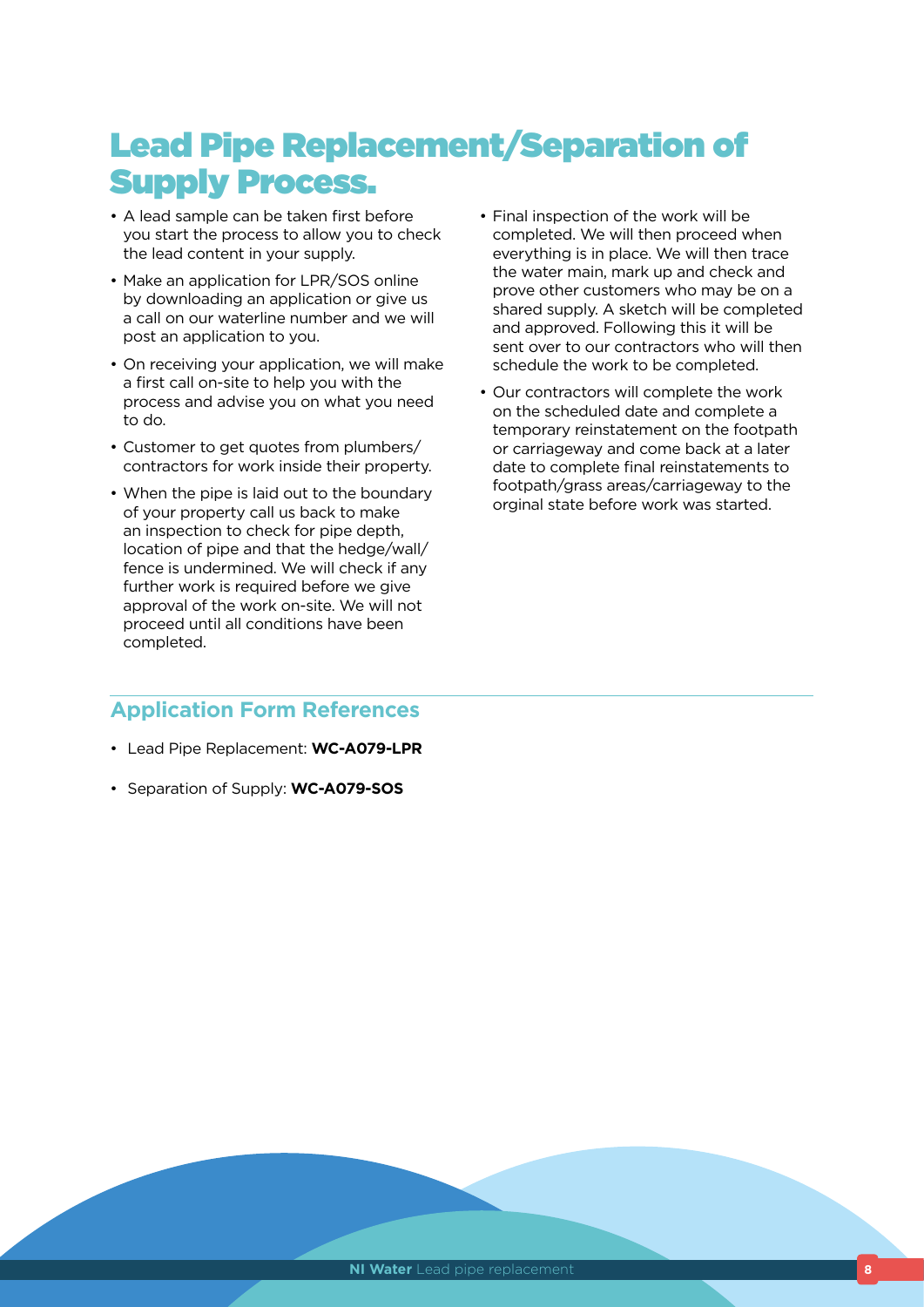

**Delivering what matters** 

# Separation of Supply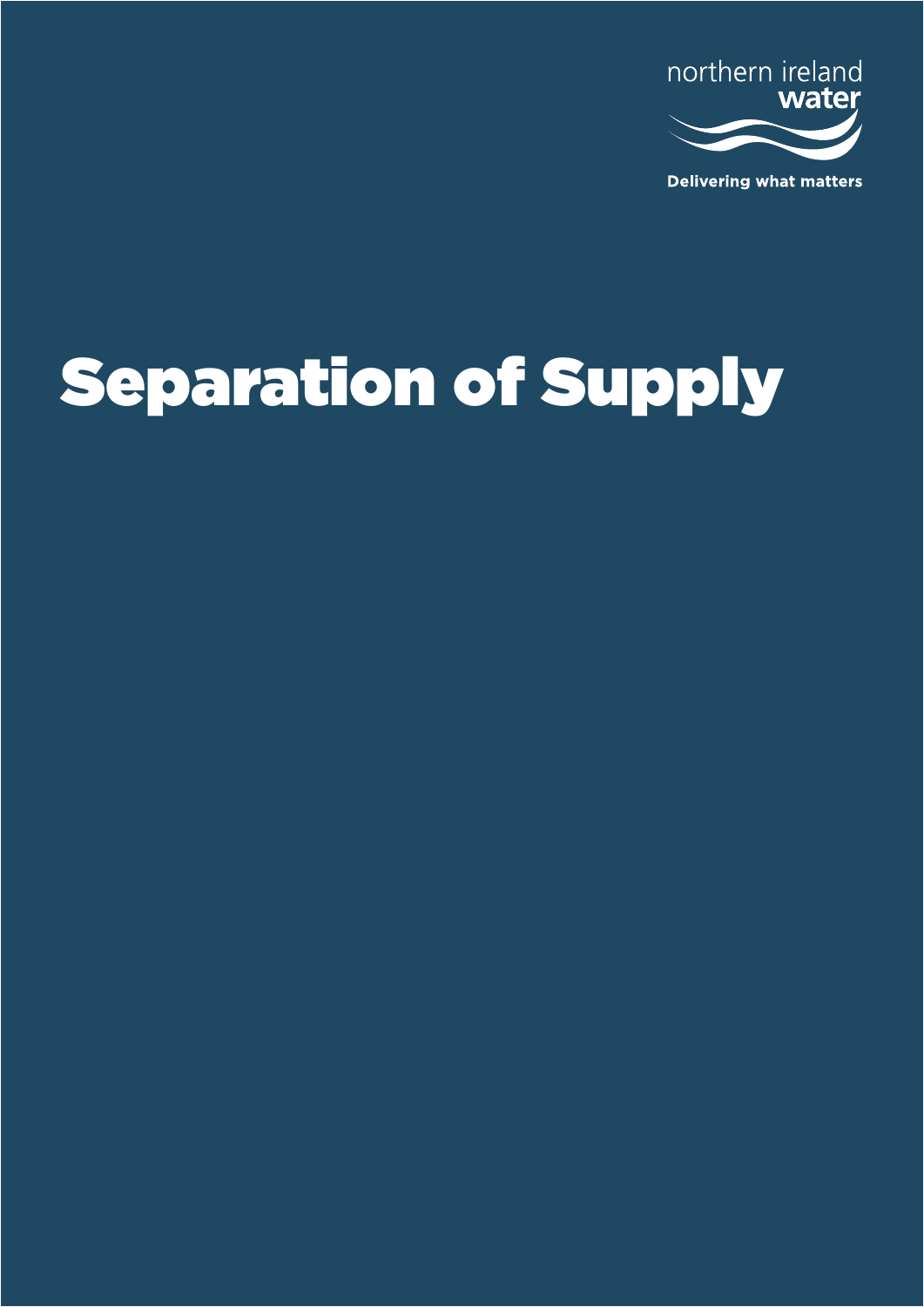## Separation of Supply

**Please call us before you start work** and we will make an appointment to call with you to give you advice on what is required from you when applying for a SOS.

### **Lead Samples**

A lead sample can be taken first in your property to test for the lead content in the supply to your property. This can be arranged by giving us a call to set up an appointment at your property, we will then inform you if it is over 10 micrograms per litre.

### **Criteria**

Criteria required when applying for a Separation of Supply:

- Two or more domestic properties, connected prior to 2007 and paying rates - free Separation of Supply.
- Non-domestic separation from a domestic or vice versa - charged connection.
- Non-domestic separation from a non-domestic charged connection.
- All new properties built since 2007 all charged connections.
- If you are on a shared lead supply with your neighbours.
- If you do not have your own stopcock box to operate your own water supply on the public footpath/grass verge/carriageway.
- If you are experiencing a loss of pressure or flow at different times of the day and are on a shared supply with your neighbours, we will complete an investigation and take pressure and flow tests from your property, internally and externally. We may also carry out other checks in the area and fit a logger so we can record pressures and flows over a period of time.
- If you or your neighbours have installed a pressurised heating system, a Combi Boiler for example, which uses mains water for the appliance and you are on a shared supply with your neighbour and may be experiencing flow issues we will investigate and take tests on your supply.
- If your shared supply enters the property next to you and it has an internal stop valve in their property controlling both supplies.

### **Pipe Location**

The pipe must come out in line with the old shared stopcock box on the footpath (in some cases carriageway/grass verge) as close as possible on a like-for-like basis.

Sometimes this is not possible because of large trees and roots, bushes etc. We will advise you on this.

It will be NI Water's decision if we decide to make your connection to another water main which is located closer to your property. For example: if you live in an end-of-terrace house with a carriageway or footpath that runs adjacent to the side of your property. We may make a connection onto that main and advise you where to seal off on the party pipe; we will then decide to disconnect the old service pipe at the main or keep it live for any existing customers sharing the same pipework.

In some cases your supply may cross over the next door neighbours property to the stopcock on the footpath.

If you excavate a track and lay a pipe which is more than one metre from the old stopcock box before contacting us you may be asked to move your pipe closer to the original stopcock box which could result in the extra cost for you to dig another track in the correct location.

Contact us to give you advice before you start digging on the correct location to bring out your new pipe.

In some cases you may be on a shared supply with your neighbours to the left and or right of your property. A party pipe (Common Pipe) may exist which may run through inside your property towards your neighbours on either side and also through your front garden or outside area. This will also branch off to your property and serve other customers. This will also need to be replaced to the furthest point on both sides of your garden/outside area so that all possible lead pipe is removed completely from your property. This will be a benefit to you as you are still responsible for the old lead pipe that may supply water to either side of your house. If the old lead pipe wasn't replaced it could leak, we could then serve an emergency notice to you to make the repair as it is still a live pipe in your property even though you have a new service laid to your house.

Contact us when you have the new pipe out to the building line/boundary of your property.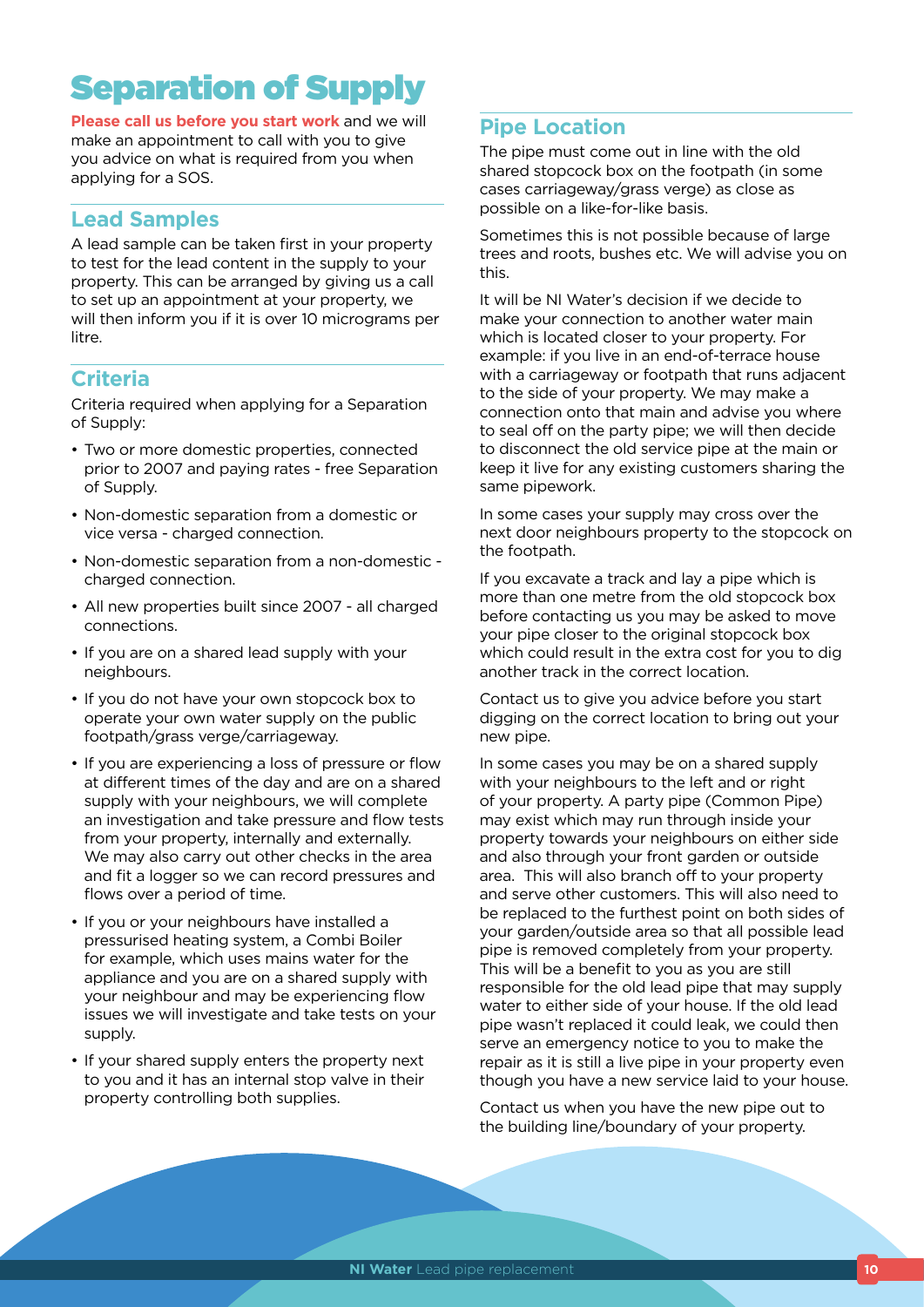LPR/SOS in progress

в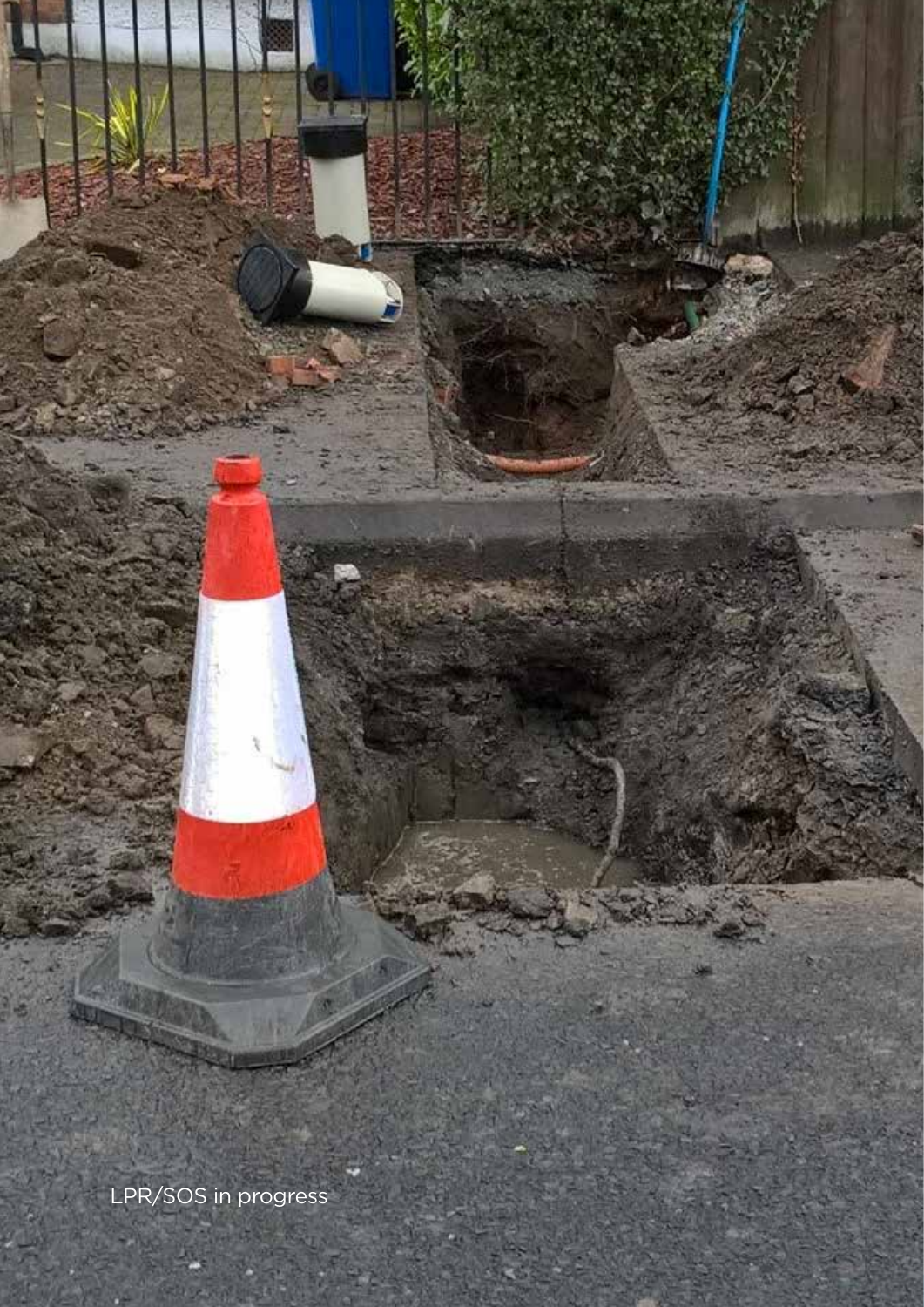### **Seal off Old Pipes**

Old unused pipes should be sealed off properly. For example: if you are at the end of a shared supply, it should be sealed off on the outside of the property as explained and not left inside turned off at the old stopcock. This is important to stop future water quality issues due to the stagnant water left in the old pipework as previously mentioned and to prevent leaks.

### **Tracings**

We may need access to your property to assist in the tracing of your water supply. We may have to connect onto your internal stopcock which is normally located under the kitchen sink area if you have no external outside tap.

### **Depth**

The new pipework must be laid to a depth of 750mm and no more than 1,350mm from your property to the boundary line (garden wall/fence line/hedge line).



The pipe should be laid in a bed of quarry dust or pee gravel. The pipework entering the building should be passed through a duct and sealed at both ends and insulated. We have to inspect this when the ground is open.

### **Undermine**

When digging out the track for your new water supply, undermine your garden wall/ fence line or hedge. This can be done from inside your own property. This means excavating and undermining the foundations of your wall fence or hedge because this ground still belongs to the property owner. This is to assist our contractors who do all the digging on the public footpath and carriageway.

### **Shared Supplies**

Some customers will be on a shared supply with the properties to the left and or right of their property. We have to ascertain if you are on a shared supply and how many other properties share the same service pipe. We will complete an investigation to prove supplies on-site.

### **Master Stopcocks**

We may replace a master service/shared supply if we think it will be a benefit to NI Water economically and future-proof customers to the left and or right hand side of your residence if they decide at a later date to update their water supply.

We may take a branch off the supply and connect a new box to their existing supply.

### **Site Survey**

We will complete a final survey when you contact us to say that your new pipe is laid out to the building line/boundary.

We will trace the water main and check for other customers who may be shared on the same supply. We will mark up on the footpath and carriageway and advise you on where to seal off the old supply. We will finally draw a sketch with all details to hand over to our contractors/in-house team to complete the work.

### **Rehabilitation Work**

In some locations, some rehabilitation work has already been completed over the last number of years and in some cases a connection is only required from the new pipe to the already newly laid stopcock box. We will complete this connection for you because the connection has been renewed from the water main to the boundary already. In some cases, when rehabilitation work has been completed the contractors will replace services like-for-like, in a street for example, and may have only replaced the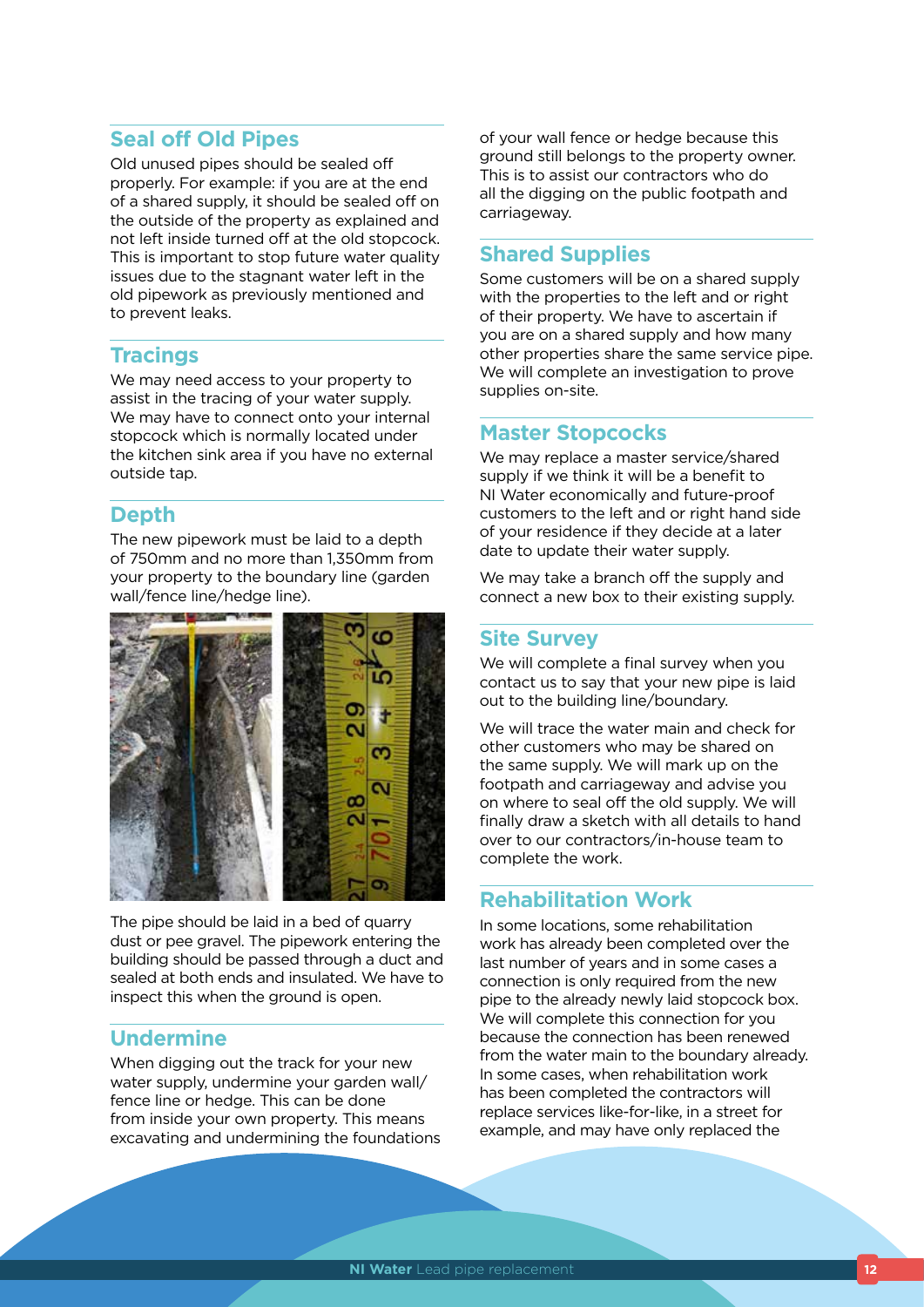shared supply. We will investigate and check how many other properties are on the same supply and decide if a new service pipe is required or we may take a branch off the supply and fit a new box for your property. We will advise you on this when we are onsite.

#### **Department for Infrastructure**

DfI Roads are responsible for the footways and carriageways in Northern Ireland. **DO NOT** dig anywhere on the footpath or carriageway.

You may be fined which could lead to a court appearance and a conviction.

Excavating on the footpath/carriageway could cause an accident if someone was to trip or fall into an excavation made by you. Anyone working on the footpath or carriageway requires a licence and you need to be a registered contractor.

### **Contractors**

Our contractors are all approved to carry out work on the public footpaths and roads and hold a street work license under the Street Works Order 1995.



Our contractors will complete a temporary reinstatement of the work done outside your property and this will be followed up with a final reinstatement. This will involve the replacement of the same type of the original surface material back to Its previous condition before work was carried out.

### **Other Utility Companies**

We would advise you not to use any other utility company to lay your pipe into the same track along the side of their pipe as it may be laid in the wrong location and or may not be deep enough for frost protection. We will advise you where to lay your pipe.

### **Oil Line to Your Property**

Please do not lay your new pipework close to your oil/fuel line of your property. Always keep your water supply pipe well away in case of a possible leak, which could contaminate your drinking water.

### **Plumbers/Contractors**

All internal plumbing work should be carried out by a qualified plumber.

WaterSafe is the national Register for Approved Contractors Schemes for plumbing businesses in the UK. You can find your nearest approved plumber using the NI Water Website or using this link**[www.watersafe.org.uk](https://www.watersafe.org.uk/)**

### **Electrical Safety**

If your electricity is earthed to your water pipe, you will need to find another method to earth your electricity to ensure electrical safety in your property. Ask an approved electrical contractor before you complete the work.

### **Costs**

We recommend that you get several estimates for internal and external work required on your property. Prices may vary due to the distance of your property to the building line/boundary and the type of surface in your property.